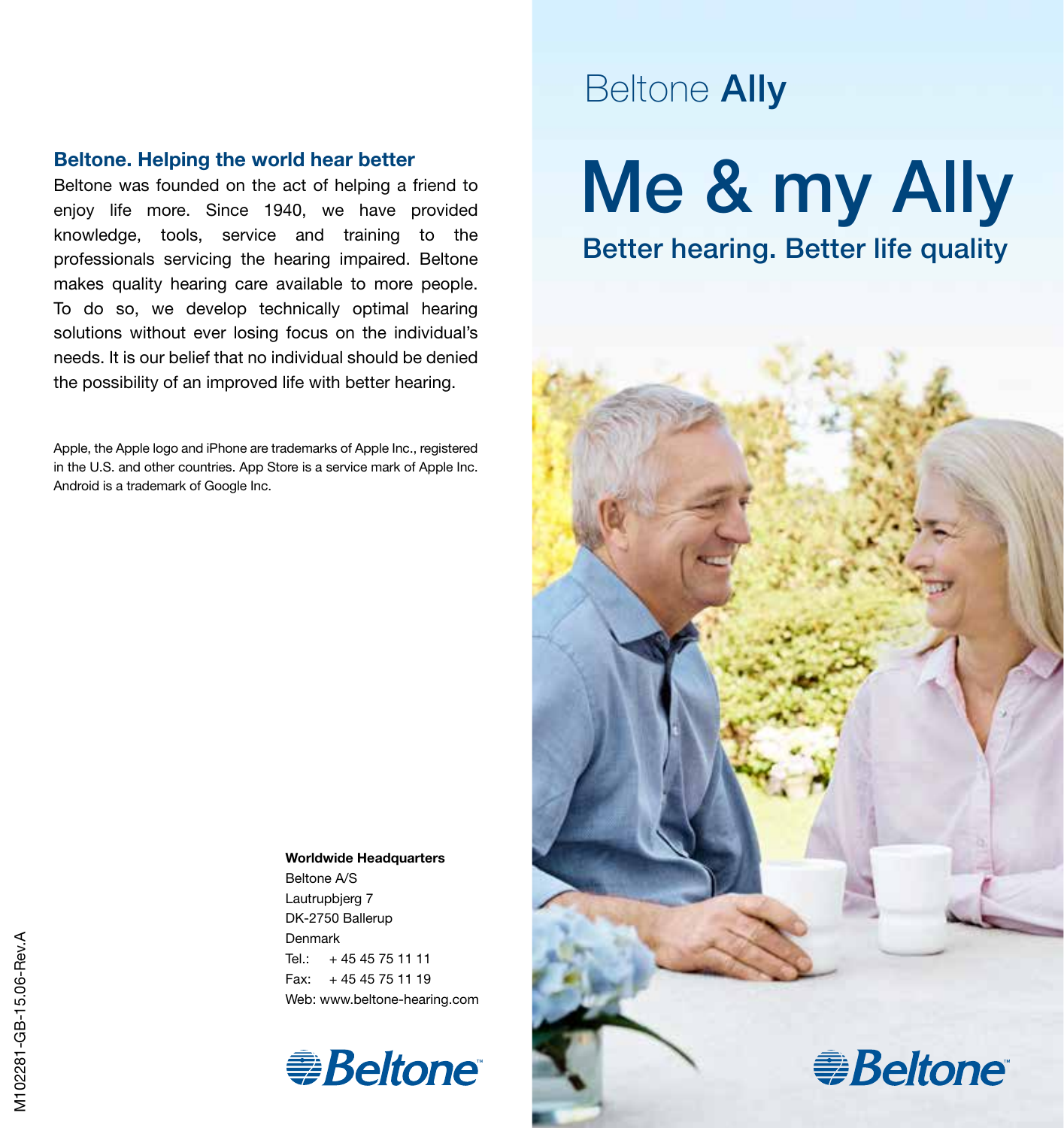### **Beltone Ally** – Your reliable friend for better hearing

With Beltone Ally hearing aids, life can be more rewarding. When you simply need to hear better, Beltone Ally is always there for you, like a reliable friend.

Welcome back to better hearing and better life quality. A life where socializing with friends and family - or just watching TV – is rewarding, relaxed and stress-free.

Beltone Ally includes advanced, easy-to-use features never before seen in this class of hearing aids.

### Advanced but easy to handle

Beltone Ally has a great collection of advanced features to help you hear better. With Beltone Ally you will stay in the conversation, even if the party gets a bit loud. The Sound Cleaner feature will help reduce the background noise. Speech Spotter will let Beltone Ally adapt to where the sound is coming from, so you can follow the conversation better.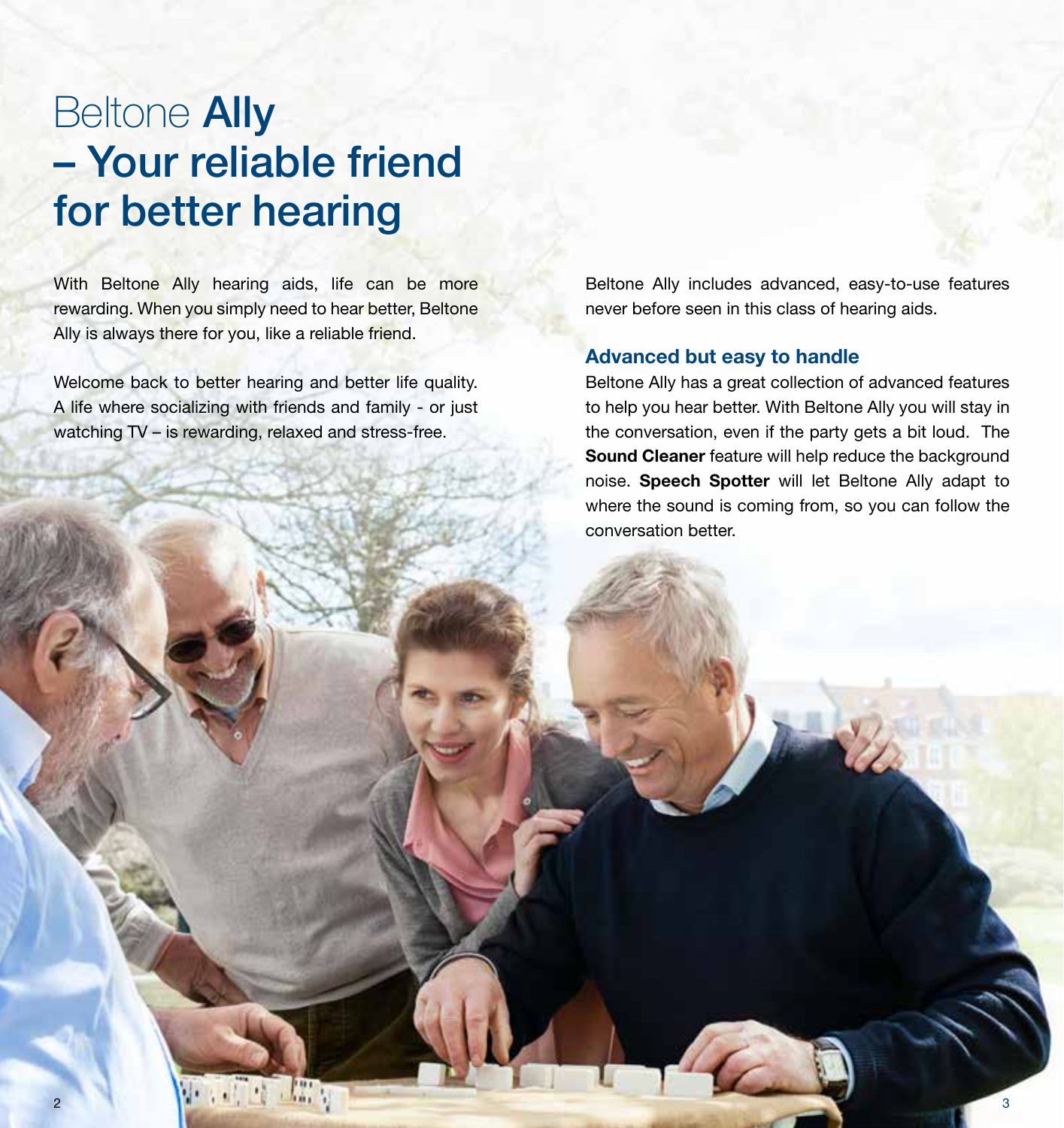## Reliable, like a good friend

With Beltone Ally you can do all the things you love in life with confidence. If you like outdoor activities, you can be sure that moisture from sweat or rain is nothing to worry about - Beltone Ally's special HPF<sup>80</sup> NanoBlock coating can handle it.

When you're with friends or loved ones, Beltone Ally will help you hear the precious moments you might have been missing. And when you hug somebody, you won't experience any annoying whistling sounds, thanks to the Whistle Stop and Feedback Eraser features of your Beltone Ally.

4 Fig. 1 and 1 and 1 and 1 and 1 and 1 and 1 and 1 and 1 and 1 and 1 and 1 and 1 and 1 and 1 and 1 and 1 and 1

#### There's an Ally for you

Beltone Ally comes in a variety of discreet, cosmetic models and colors, so you can easily find a model that suits you.